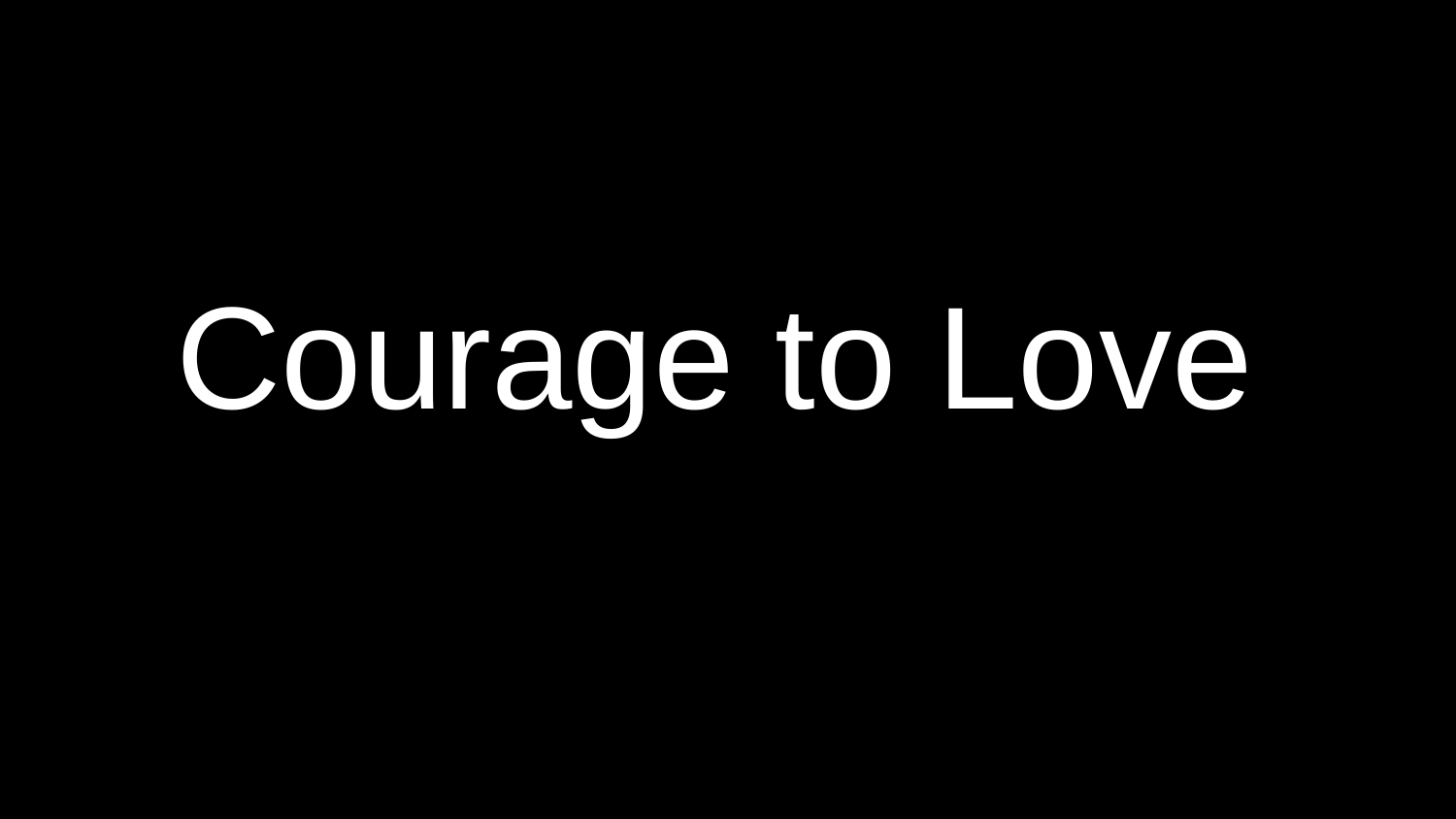## Mark 11:1-11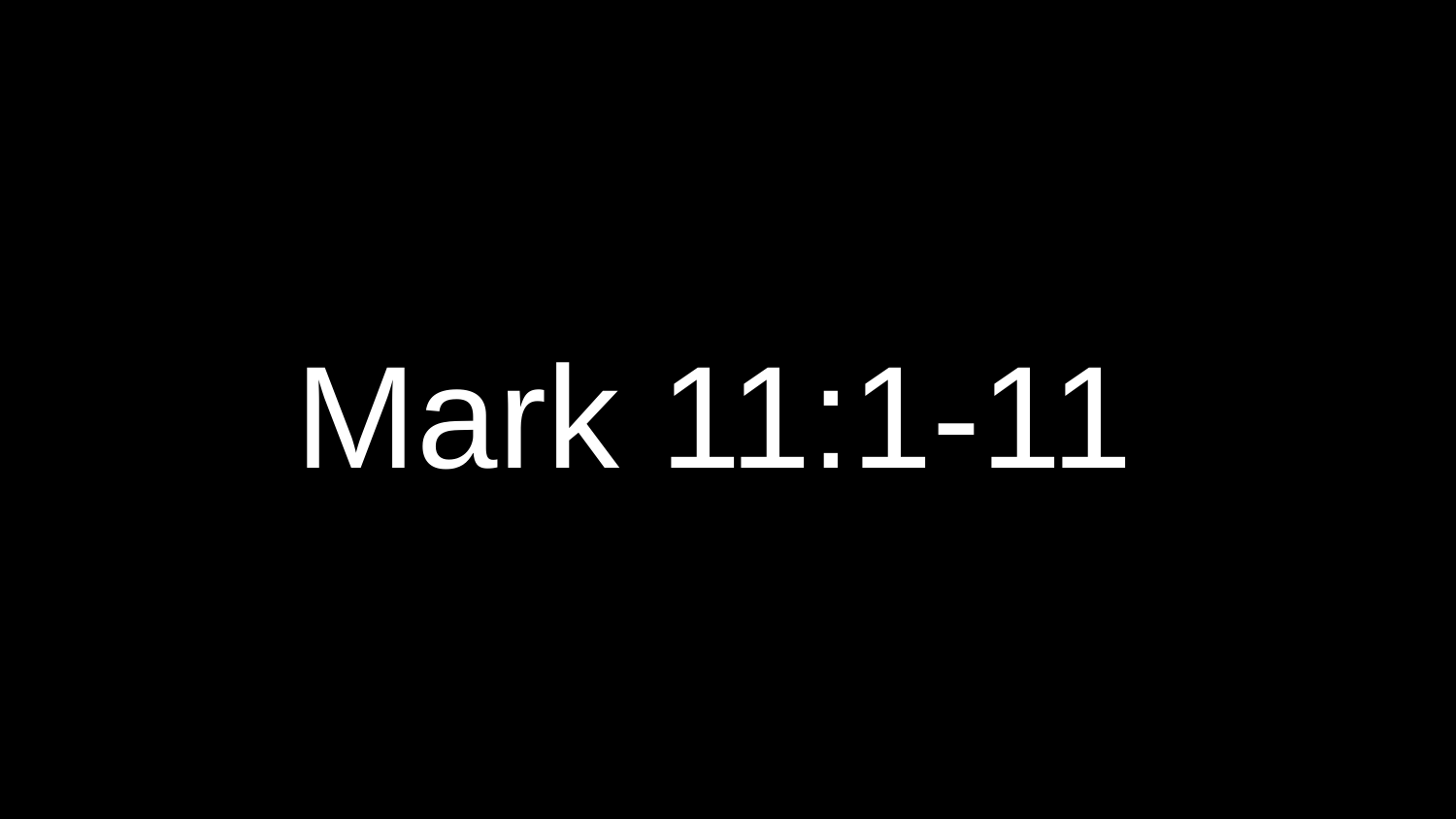*As they approached Jerusalem and came to Bethphage and Bethany at the Mount of Olives, Jesus sent two of his disciples, saying to them, "Go to the village ahead of you, and just as you enter it, you will find a colt tied there, which no one has ever ridden. Untie it and bring it here.*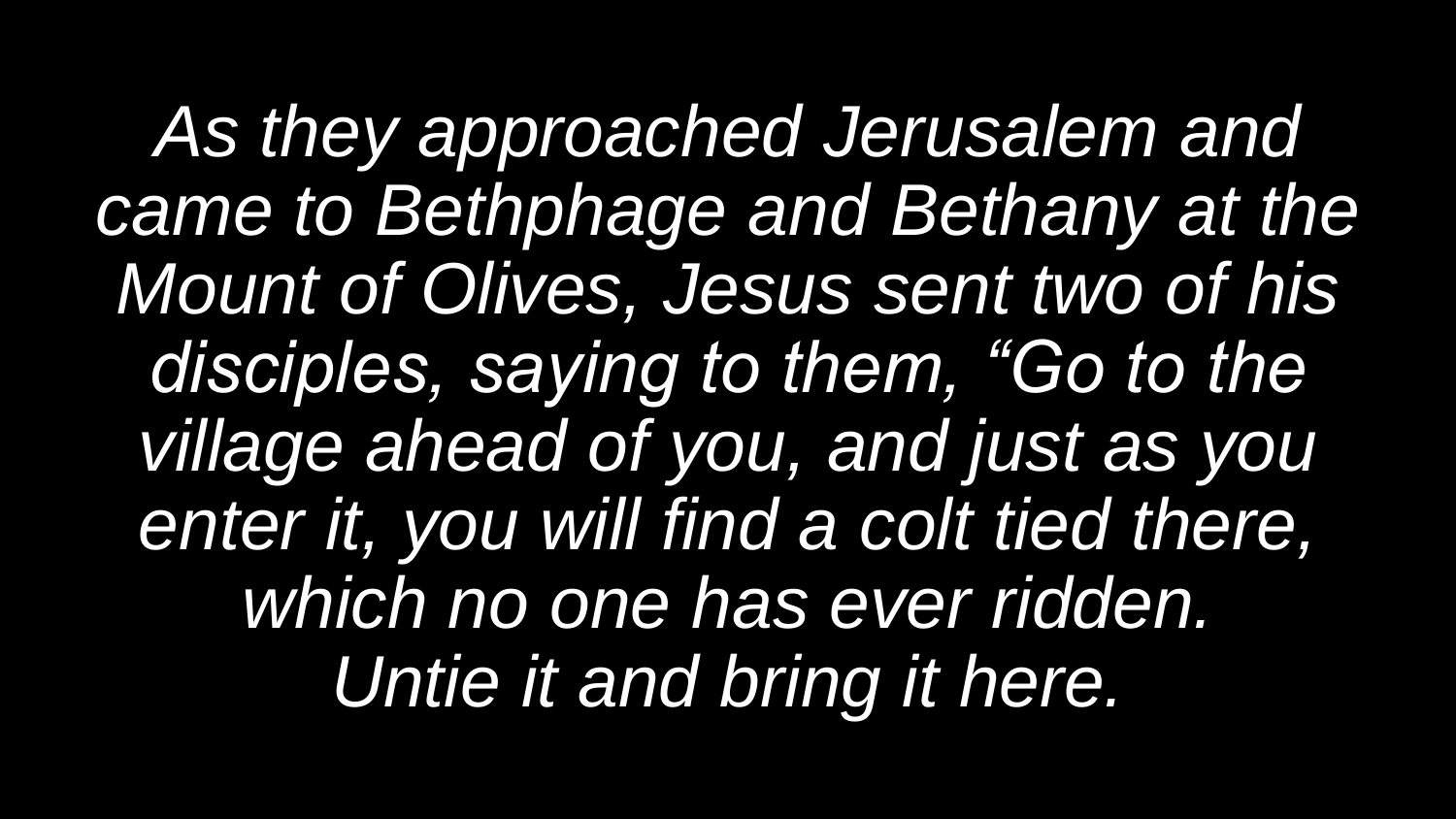*If anyone asks you, 'Why are you doing this?' say, 'The Lord needs it and*  will send it back here shortly.'" *They went and found a colt outside in the street, tied at a doorway. As they untied it, some people standing there asked, "What are you doing, untying that colt?"*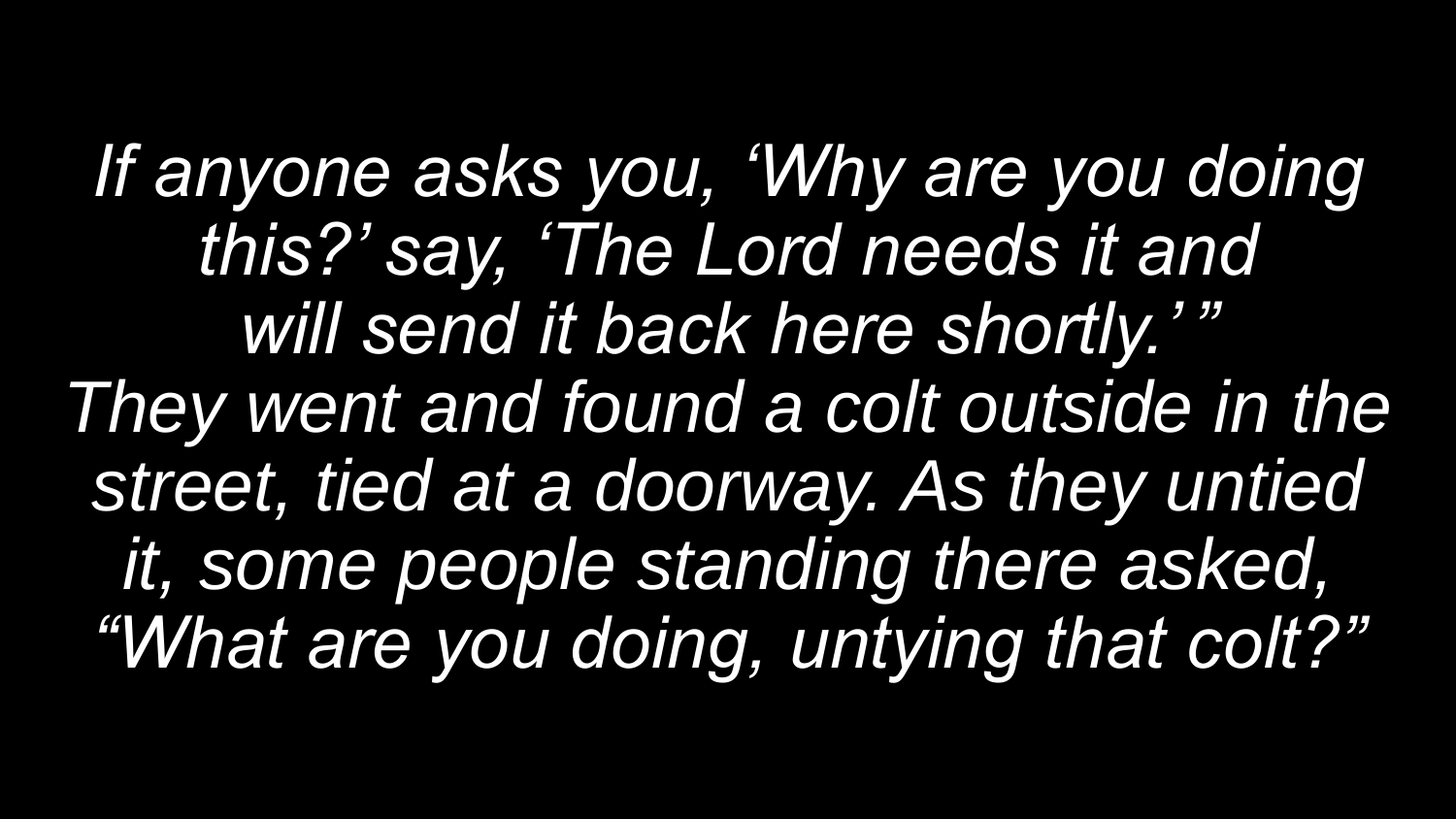*They answered as Jesus had told them to, and the people let them go. When they brought the colt to Jesus and threw their cloaks over it, he sat on it. Many people spread their cloaks on the road, while others spread branches they had cut in the fields.*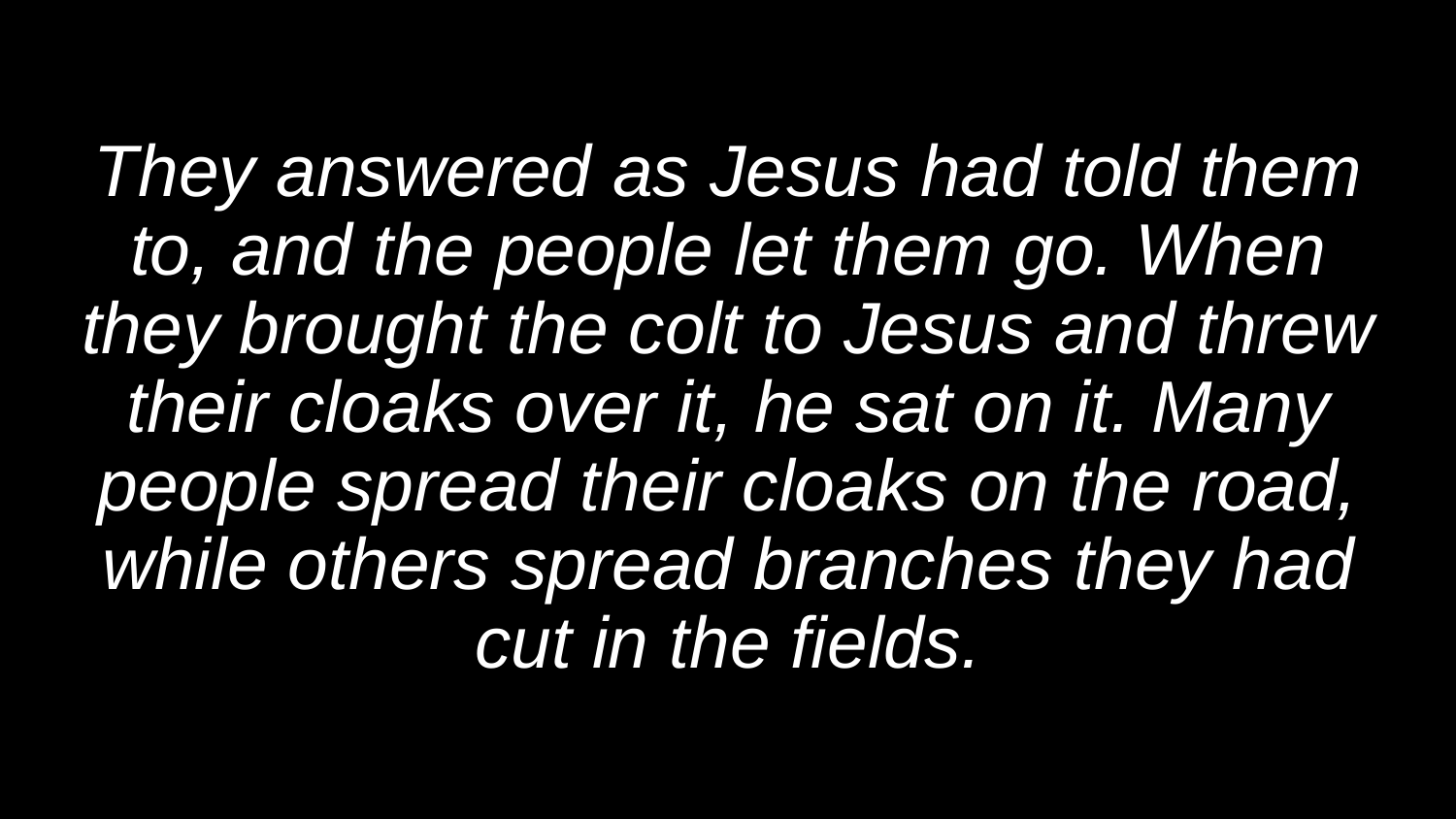*Those who went ahead and those who followed shouted, "Hosanna!" "Blessed is he who comes in the name of the Lord!" "Blessed is the coming kingdom of our father David!" "Hosanna in the highest heaven!"*